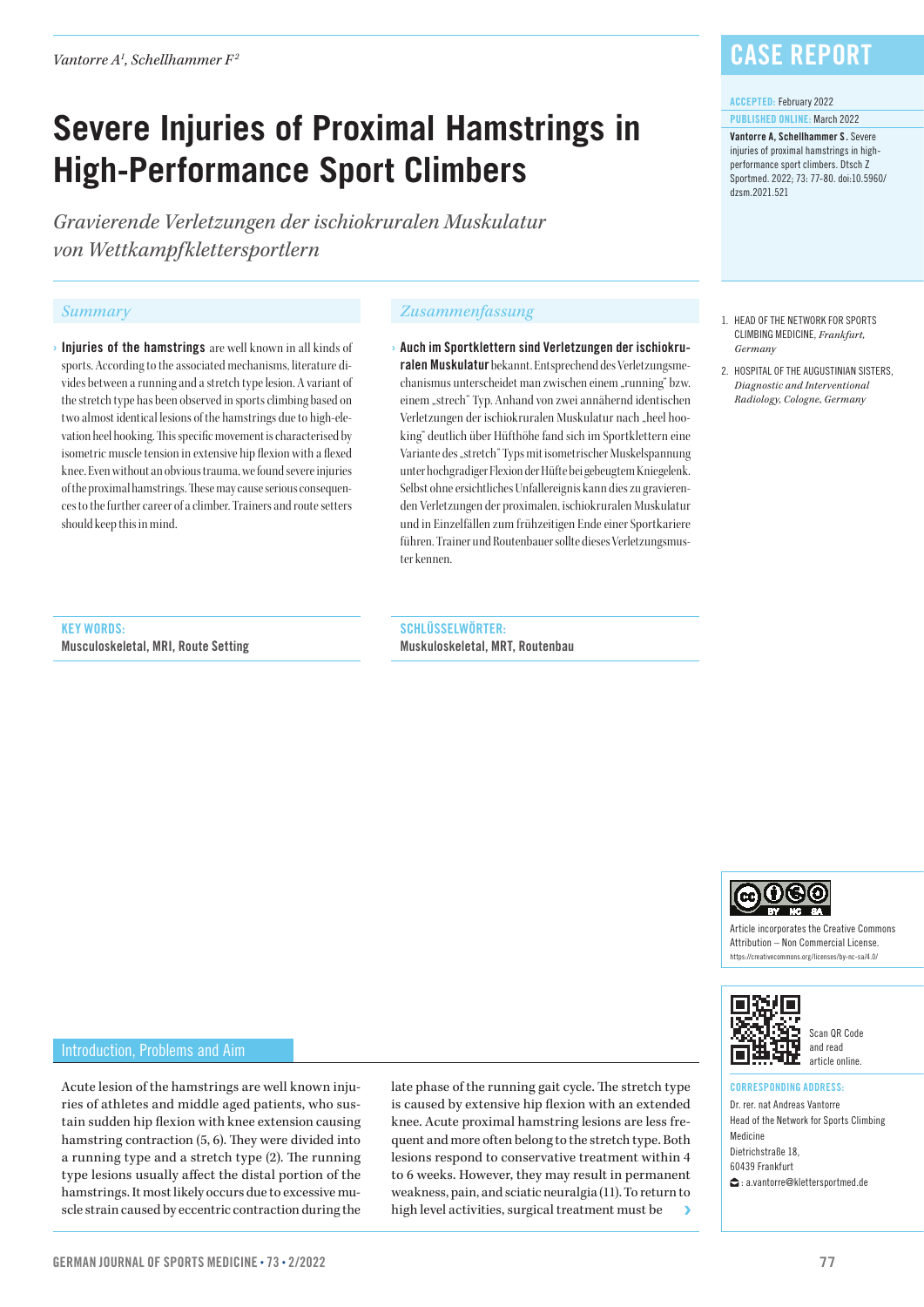## CASE REPORT



#### Figure 1

Heel hooking is a climbing technique which uses the leg as an extra pulling tool. It adds a third point of contact, takes weight off the arms, and allows reaching faraway holds.



#### Figure 2

Fat-suppressed pd-weighted MR-images in coronal (A) and transversal (B-D) orientation show proximal strain of the hamstrings without retraction and additional affection of the quadratus femoris and the adductor magnus (courtesy of: A. Boberg, Frankfurt, G).



#### Figure 3

Fat-suppressed pd-weighted MR-image in coronal orientation shows proximal avulsion of the hamstrings (biceps femoris and semimembranosus) with retraction of 3 cm and perifocal hematoma (courtesy of: M. Kunisch, Bad Nauheim, G).

discussed if retraction reaches more than 2 cm or complete avulsion is shown on MR-images (9). Only few proximal hamstring avulsions have been reported in high performance sports climbers (12). We report two cases following high elevation heel hook. Heel hooking is a climbing technique which uses the leg as an extra pulling tool. It adds a third point of contact, takes weight of the arms, and allows reaching faraway holds. In contrast to the typical stretch type lesion, high elevation heel hooking is characterised by isometric muscle tension in extensive hip flexion with a flexed knee (Figure 1). The moment one arm reaches for the following hold the hamstrings get weight loaded and even minor trauma may cause catastrophic injuries as reported in the following.

### Material and Methods

A 36 years-old (No. 1; Figure 1) and a 25 years-old (No. 2) female high level sport climber with no pre-existing, musculoskeletal conditions experienced acute pain following high elevation heel hooking during a lead climbing competition respectively. Both complained about immediate pain-associated restriction in movement and severe tenderness on palpation of the ischiatic tuber. Following further clinical examination both received MR-Imaging within 5 days. Thereby, a special focus was set on fat-suppressed sequences. Clinical data as well as training logs were analysed up to 18 months following the incidence.

#### **Results**

MRI of climber Number 1 disclosed proximal strain of the biceps femoris, the semimembranosus, the quadratus femoris and the adductor magnus (Figure 2). As no significant retraction was obvious, surgery was rejected. Following 12 weeks of conservative treatment weakness and sitting problems were still present. Although no restriction in everyday life was obvious, high level sport activities were unthinkable even 6 months after the incidence. The climber quit competitive sport.

MRI of climber Number 2 disclosed proximal avulsion of the biceps femoris and semimembranosus (Figure 3). 16 days following the trauma surgical refixation was done using 3 suture anchors, which was followed by a 6-month rehab.